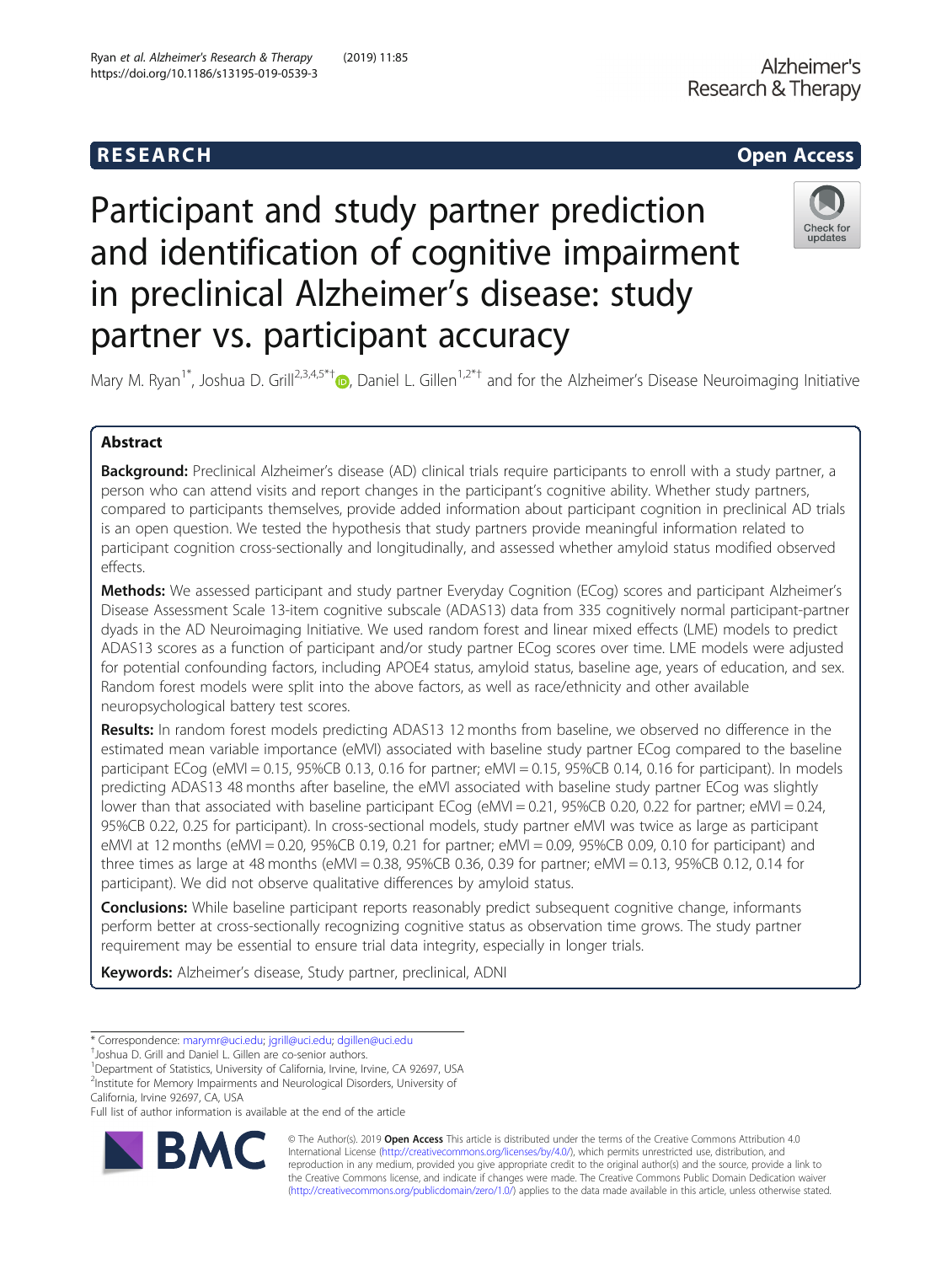## Introduction

Alzheimer's disease (AD) is a progressive neurodegenerative disease that results in dementia—cognitive and functional impairment that interrupts independence in daily life. US Food and Drug Administration (FDA) approval for new AD treatments historically requires demonstration of both functional and cognitive benefit in AD dementia clinical trials. Demonstration of functional benefit, along with logistical needs related to study compliance and ethical needs related to informed consent, requires that AD dementia trial participants enroll with a study partner  $[1, 2]$  $[1, 2]$  $[1, 2]$  $[1, 2]$ .

In an effort to intervene earlier in the disease process, before neurodegeneration reaches severe stages, researchers have begun performing clinical trials that enroll patients whose disease does not meet the criteria for dementia. This includes trials of patients with mild cognitive impairment (MCI), a construct defined by objective cognitive impairment without functional loss or impaired activities of daily living. MCI patients with biomarker evidence of AD, such as elevated brain levels of amyloid- $\beta_{42}$ , which can be observed through the use of neuroimaging and cerebrospinal fluid (CSF) protein analysis [\[3](#page-6-0)], meet the criteria for MCI due to AD or prodromal AD  $[4, 5]$  $[4, 5]$  $[4, 5]$ . To intervene even earlier in disease, preclinical AD trials enroll patients with no cognitive impairment but biomarker evidence of AD [\[6](#page-7-0)].

Participants in preclinical and prodromal AD trials are expected to be able to provide informed consent and to comply with study requirements. Yet, the need for informants who report participant cognitive and functional performance in these trials is less understood. Study partners may perform better at predicting future AD dementia than do patients with MCI [\[7](#page-7-0), [8](#page-7-0)], while other studies show that patients with MCI are fairly accurate at assessing their current cognitive state [[9](#page-7-0)]. Preliminary studies indicate that self-reports from cognitively normal participants may better predict future outcomes than do study partners [\[10,](#page-7-0) [11\]](#page-7-0). Whether these relationships are altered in the presence of AD biomarkers remains an area in need of study.

Initial preclinical AD trials require participants to enroll with study partners [\[12](#page-7-0)]. An open question remains, though, whether participants themselves or their partners provide more meaningful information on trial outcomes. In this study, we sought to determine if study partners provide additional information, in relation to preclinical AD study participants, in predicting future cognitive decline or assessing current cognitive performance, and assessed whether amyloid status modified observed effects. We hypothesized that study partners would provide more meaningful information than participants over time, but that this effect would be observed only in participants with elevated brain amyloid.

## **Methods**

## Data collection

We used data from the AD Neuroimaging Initiative (ADNI). Data used in the preparation of this article were obtained from the ADNI database [\(adni.loni.usc.edu](http://adni.loni.usc.edu/)). The ADNI was launched in 2003 as a public-private partnership, led by principal investigator Michael W. Weiner, MD. The primary goal of ADNI has been to test whether serial magnetic resonance imaging (MRI), positron emission tomography (PET), other biological markers, and clinical and neuropsychological assessment can be combined to measure the progression of MCI and early AD. For up-to-date information, see [www.](http://www.adni-info.org) [adni-info.org.](http://www.adni-info.org)

Criteria for this study were that participants have a diagnosis of "cognitively normal" at the first visit with an available Everyday Cognition (ECog) score and have at least one observation of amyloid status, as observed via CSF measurement, PET AV45 standard uptake value ratio (SUVR), or PET Pittsburgh compound B (PiB). We used the first visit in which there was an available ECog score as the baseline for this study. After implementing this inclusion/exclusion criteria, there were  $N = 335$  viable dyads for the current study:  $N = 227$  had data available at a visit 12 months after baseline,  $N = 250$  at 24 months, and  $N = 107$  at 48 months.

On May 9, 2014, an ADNI2 protocol amendment restricted annual ADNI visits to those participants who progressed to MCI or dementia; cognitively normal participants completed visits every 2 years [\[13\]](#page-7-0). The change occurred after all ADNI2 participants were assessed for their 12-month visit, so only month 36 visits were affected. While the protocol change did not impact the entire available data pool, it was significant enough that observed results at 36 months would potentially be biased. Therefore, we excluded any observations collected at 36 months from the current analysis.

### Amyloid positivity

We assigned amyloid status based on CSF amyloid beta (Aβ<sub>42</sub>), AV45 SUVR, or PiB measurements. PiB measurements were converted to the AV45 SUVR scale via the regression equation  $y = 0.15 + 0.67x$  [\[14](#page-7-0)]. Those participants with either CSF  $A\beta_{42}$  levels below 192 pg/mL or AV45 SUVR (converted or otherwise) above 1.1 were classified as "elevated amyloid": all others were designated "not elevated amyloid."

## Alzheimer's Disease Assessment Scale 13-item cognitive subscale (ADAS13)

We used the Alzheimer Disease Assessment Scale 13 item cognitive subscale (ADAS13) as an objective cognitive performance response variable in this study. Compared to the 11-item version used in dementia trials, the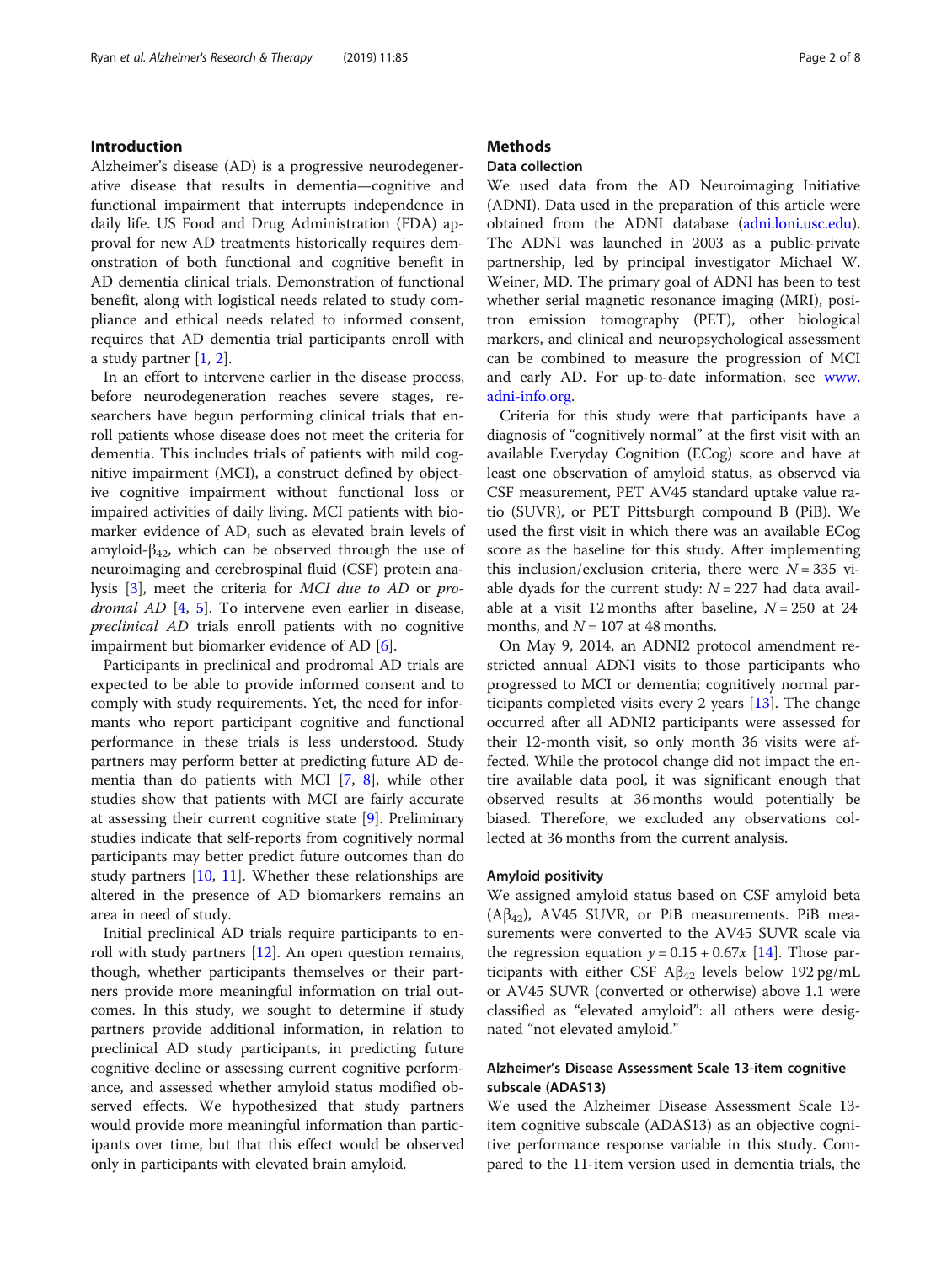## Everyday Cognition

We used the Everyday Cognition (ECog) scale to examine the subjective cognitive performance in this study. The ECog includes both participant and informant versions. The ECog is a 39-item questionnaire designed to measure functional performance that is linked to specific cognitive abilities [[17\]](#page-7-0). It compares the participant's current everyday functioning with their perceived functioning (or their study partner's perception of their functioning) from 10 years prior. Each item covers a task in 1 of 6 cognitively relevant domains (memory, language, visuospatial abilities, planning, organization, and divided attention) and is rated on a 4-point scale, with 1 being "better or no change compared with 10 years earlier" and 4 being "consistently much worse." Overall ECog scores are calculated by averaging the ratings from the 39 items.

## Statistical methods

Study population demographics were summarized via sample means and standard deviations for continuous variables, and counts and percentages for discrete variables.

We sought to quantify the ability of study participants and partners to cross-sectionally predict cognitive performance and to prospectively predict future changes in cognition, as measured by the ADAS13. We used random forest models to assess the predictive ability of participants and study partners over the course of observation, modeling ADAS13 scores at 12, 24, and 48 months as a function of baseline participant and/or study partner ECog scores [[18\]](#page-7-0). Random forest models represent an ensemble (or average) of Classification and Regression Trees constructed via recursive partitioning where binary separations of the study sample are created by choosing the optimal predictor and cut-point combination to yield the largest discrimination in mean response values between the resulting subpopulations. Random forest models were trained using crossvalidation with squared error loss as the prediction penalty, as implemented in the R statistical software language using the GRF package [[19](#page-7-0), [20\]](#page-7-0). To account for potential imbalance in the number of repeated measures across subjects, we fit models using a multiple outputation procedure in which a balanced number of observations were sampled from each subject [\[21](#page-7-0)]. To maximize efficiency, we took the number of randomly sampled observations per subject to be the minimum number of

repeated measures on any one participant in the study sample.

We calculated estimated mean variable importance (eMVI) to assess the relative informative and predictive abilities of participant and study partner ECog scores in the random forest models. Variable importance is measured here as the weighted sum of the frequencies at which a variable is used to split the dataset at various levels—when a variable is used to split the dataset at the top of the decision tree, it is given more weight than when it is used to split the dataset farther down the tree. The larger the variable importance measure, the more important the variable is within the model. To account for stochasticity in the formulation of the random forest models, we created 100 forests by varying the random seed generator in R and calculated the eMVI by taking the sample average of the variable importance measures from each forest. We calculated 95% error bounds by taking the 2.5 and 97.5th percentiles of the simulated variable importance measures.

To provide additional interpretability of the impact of the participant and partner subjective assessment on recognizing participant cognitive decline, we also built linear mixed effects (LME) models on a reduced set of covariates, chosen a priori. As with the random forest models, we modeled ADAS13 scores at 12, 24, and 48 months as a function of baseline participant and/or study partner ECog scores. Specifically, we considered models of the form:

$$
ADAS13_{i,j} = \vec{X}_{i,0} \, \vec{\beta} + \gamma_i,
$$

where  $ADAS13<sub>i, j</sub>$  represents the ADAS13 participant score for participant *i* at time point *j*;  $\vec{X}_{i,0}$  denotes the vector of baseline covariates for subject  $i$ , including participant and/or study partner ECog score;  $\vec{\beta}$  represents a vector of fixed effects parameters associated with the baseline covariates; and  $\gamma_i$  denotes a subject-specific random intercept. In addition, all models were adjusted for potential confounding factors, including APOE4 status (carrier vs. non-carrier), amyloid status (elevated vs. not elevated), baseline age, years of education, and sex. Residual diagnostics were conducted to assess the assumption of the exchangeable covariance structure implied by the random intercept model.

To assess the informative ability of participants and study partners at a given time point, we created crosssectional random forest and LME models using ECog scores at 12, 24, and 48 months to predict ADAS13 scores at the same time points. We used a similar approach as above, except baseline ECog scores were replaced with concurrent scores for the visit at which the response was obtained.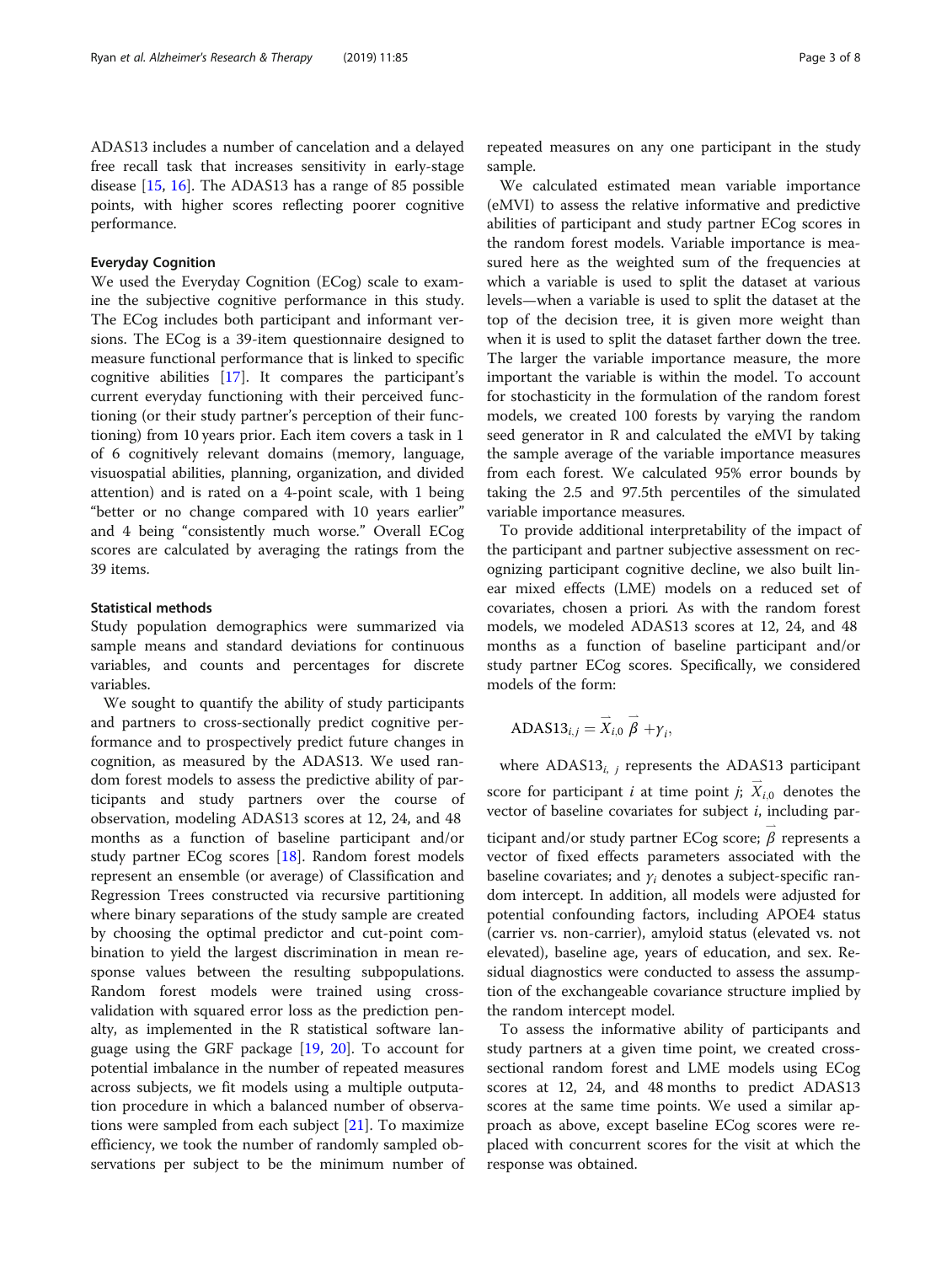## Results

Table 1 describes the demographics of the participants included in this analysis, stratified by amyloid status. Compared to the not elevated group, the elevated amyloid group included more female participants (77% vs. 47%) and more participants with at least one ε4 allele of the APOE gene (47% vs. 23%). Both groups had similar mean ages, years of education, and participant and study partner baseline ECog scores, though the elevated amyloid group had higher baseline ADAS13 scores (9.63 vs. 8.65). In both the elevated and the not elevated amyloid groups, participants scored their cognitive function on the ECog worse than did their study partners at baseline. Demographic data for ADNI study partners were not available.

In random forest models predicting ADAS13 12 months from baseline, the eMVI associated with baseline study partner ECog was not different from that associated with baseline participant  $ECog$  (eMVI = 0.15, 95%CB 0.13, 0.16 for partner; eMVI = 0.15, 95%CB 0.14, 0.16 for participant; Fig. [1](#page-4-0)a). Similarly, when predicting ADAS13 further from baseline to 48 months, the eMVI associated with baseline study partner ECog was slightly lower than that associated with baseline participant ECog (eMVI = 0.21, 95%CB 0.20, 0.22 for partner; eMVI = 0.24, 95%CB 0.22, 0.25 for participant; Fig. [1](#page-4-0)a). These results were mirrored in the longitudinal LME models predicting the same time points (see Tables [2](#page-4-0) and [3\)](#page-5-0).

In cross-sectional random forest models assessing 12 month ADAS13, the eMVI associated with study partner ECog at 12 months was twice as large as the eMVI associated with participant ECog at  $12$  months (eMVI = 0.20, 95%CB 0.19, 0.21 for partner; eMVI = 0.09 95%CB 0.09, 0.10 for participant; Fig. [1b](#page-4-0)). By 48 months, the eMVI associated with study partner ECog for assessing ADAS13 was three times as large as that associated with participant ECog—a statistically significant difference (eMVI = 0.38, 95%CB 0.36, 0.39 for partner; eMVI = 0.13, 95%CB 0.12, 0.14 for participant; Fig. [1b](#page-4-0)).

A similar gap was observed at 48 months in the crosssectional LME model: a 1 standard deviation increase in study partner ECog was associated with a 1.37-point increase in ADAS13 score (95% CI 0.78, 1.96; Table [3](#page-5-0)) while a 1 standard deviation increase in participant ECog was associated with a 0.66-point increase (95% CI − 0.17, 1.48; Table [3\)](#page-5-0). Removing cases of conversion to MCI from the analyses had minimal impact at 12 and 24 months but essentially removed the observed difference in eMVI between partners and participants at 48 months (data not shown).

Across all LME models—including those predicting future ADAS13 scores from baseline ECog scores and cross-sectional models—the effect of amyloid status was not statistically significant. Likewise, there were there no significant interacting effects between amyloid status and participant or study partner ECog scores in any LME model.

|                    | Amyloid beta elevated ( $n = 100$ ) | Amyloid beta not elevated ( $n = 235$ ) | Total ( $n = 335$ ) |
|--------------------|-------------------------------------|-----------------------------------------|---------------------|
| Sex                |                                     |                                         |                     |
| Male               | 33 (33%)                            | 124 (52.77%)                            | 157 (46.87%)        |
| Female             | 77 (77%)                            | 111 (47.23%)                            | 178 (53.13%)        |
| Race/ethnicity     |                                     |                                         |                     |
| Caucasian          | 89 (89%)                            | 212 (90.21%)                            | 301 (89.85%)        |
| African-American   | 7(7%)                               | 15 (6.38%)                              | 22 (6.57%)          |
| Asian              | 2(2%)                               | 4(1.7%)                                 | 6 (1.79%)           |
| Age                | 74.34 (5.87)                        | 72.8 (5.77)                             | 73.26 (5.83)        |
| Years of education | 15.93 (2.56)                        | 16.72 (2.55)                            | 16.49 (2.58)        |
| APOE4 alleles      |                                     |                                         |                     |
| 0                  | 53 (53%)                            | 182 (77.45%)                            | 235 (70.15%)        |
|                    | 43 (43%)                            | 49 (20.85%)                             | 92 (27.46%)         |
| $\overline{2}$     | 4(4%)                               | 4 (1.70%)                               | 8 (2.39%)           |
| <b>MMSE</b>        | 29.04 (1.08)                        | 29.08 (1.28)                            | 29.07 (1.22)        |
| ADAS13             | 9.63(4.43)                          | 8.65 (4.42)                             | 8.94 (4.44)         |
| ECog               |                                     |                                         |                     |
| Participant        | 1.42(0.32)                          | 1.38(0.33)                              | 1.39(0.33)          |
| Study partner      | 1.21(0.29)                          | 1.20(0.30)                              | 1.20(0.29)          |

Table 1 Characteristics of participants and study partners analyzed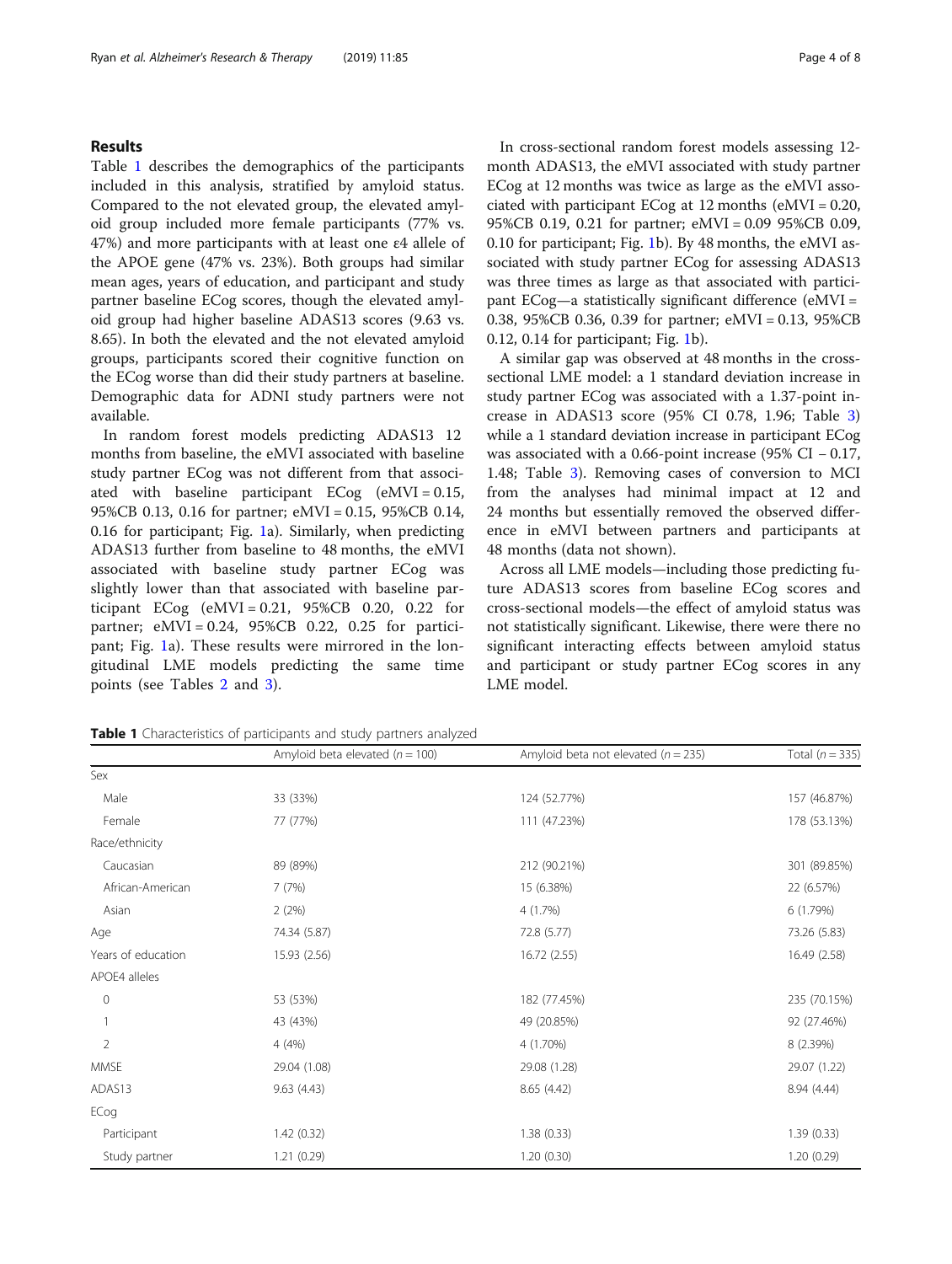<span id="page-4-0"></span>

## Discussion

We investigated the extent to which study partners provide relevant additional information, in relation to study participants, in a sample that parallels preclinical AD trials. While eMVI values cannot be compared across models, because the outcomes measured in each model are different and hence yield inherently different variation, we can compare the relative performance of participants and study partners within each setting. When we assessed the participants' and partners' abilities at baseline to predict future cognitive performance through random forest models, we found no difference between the groups. When examining the relationships between participant and partner reporting cross-sectionally, however, we found that the study partners provide increasingly meaningful information over time and that this information eventually (by 48 months) becomes more valuable than the participant's self-report. Similar results were seen in the associative LME models: higher study partner ECog scores were associated with higher ADAS13 scores, compared to ECog scores provided by participants, in both longitudinal and crosssectional models. In the prospective prediction case, the width of this gap stayed approximately static over time, whereas in cross-sectional models, this gap widened over time.

These results are similar to the previous observations and indicate that the information provided by the study partners becomes increasingly important over the course of a preclinical AD trial. For example, Amariglio and colleagues observed higher correlations between participant Cognitive Function Instrument (CFI) scores and a composite cognitive outcome at baseline, compared to study partner CFI scores. By 48 months, however, correlations were higher for partners compared to participants, though summing CFI for the dyad demonstrated the highest correlations [\[11\]](#page-7-0). Two, not mutually exclusive, potential explanations exist for why study partners may increasingly outperform participants in recognizing cognitive impairment in preclinical AD trials. First, the quality of the information provided by the study partner may increase with time, as they become more comfortable with the instrument, study procedures, and the need to observe participant behaviors between visits. Second, some participants may experience cognitive decline over the course of the study, rendering them less able to reliably report their own cognitive and functional

Table 2 LME coefficients for longitudinal and cross-sectional models at 12 months from baseline

|                    | Longitudinal model   |                         |                      |                         |
|--------------------|----------------------|-------------------------|----------------------|-------------------------|
|                    | Coefficient estimate | 95% confidence interval | Coefficient estimate | 95% confidence interval |
| Participant ECoq   | 0.16                 | $(-0.50, 0.79)$         | 0.06                 | $(-0.44, 0.56)$         |
| Study partner ECog | 0.72                 | (0.07, 1.36)            | 0.67                 | (0.11, 1.23)            |
| Time               | $-1.22$              | $(-184.30, 181.86)$     | $-14.02$             | $(-200.75, 172.71)$     |
| Squared time       | 3.17                 | $(-89.14, 95.48)$       | 9.72                 | $(-84.41, 103.86)$      |
| Age                | 0.18                 | (0.08, 0.27)            | 0.17                 | (0.07, 0.27)            |
| Years of education | $-0.27$              | $(-0.49, -0.06)$        | $-0.27$              | $(-0.50, -0.05)$        |
| Male               | 1.73                 | (0.60, 2.87)            | 1.78                 | (0.63, 2.94)            |
| $> 0$ APOE4        | 0.61                 | $(-0.62, 1.85)$         | 0.56                 | $(-0.71, 1.83)$         |
| Amyloid status     | $-0.10$              | $(-1.41, 1.20)$         | $-0.04$              | $(-1.37, 1.30)$         |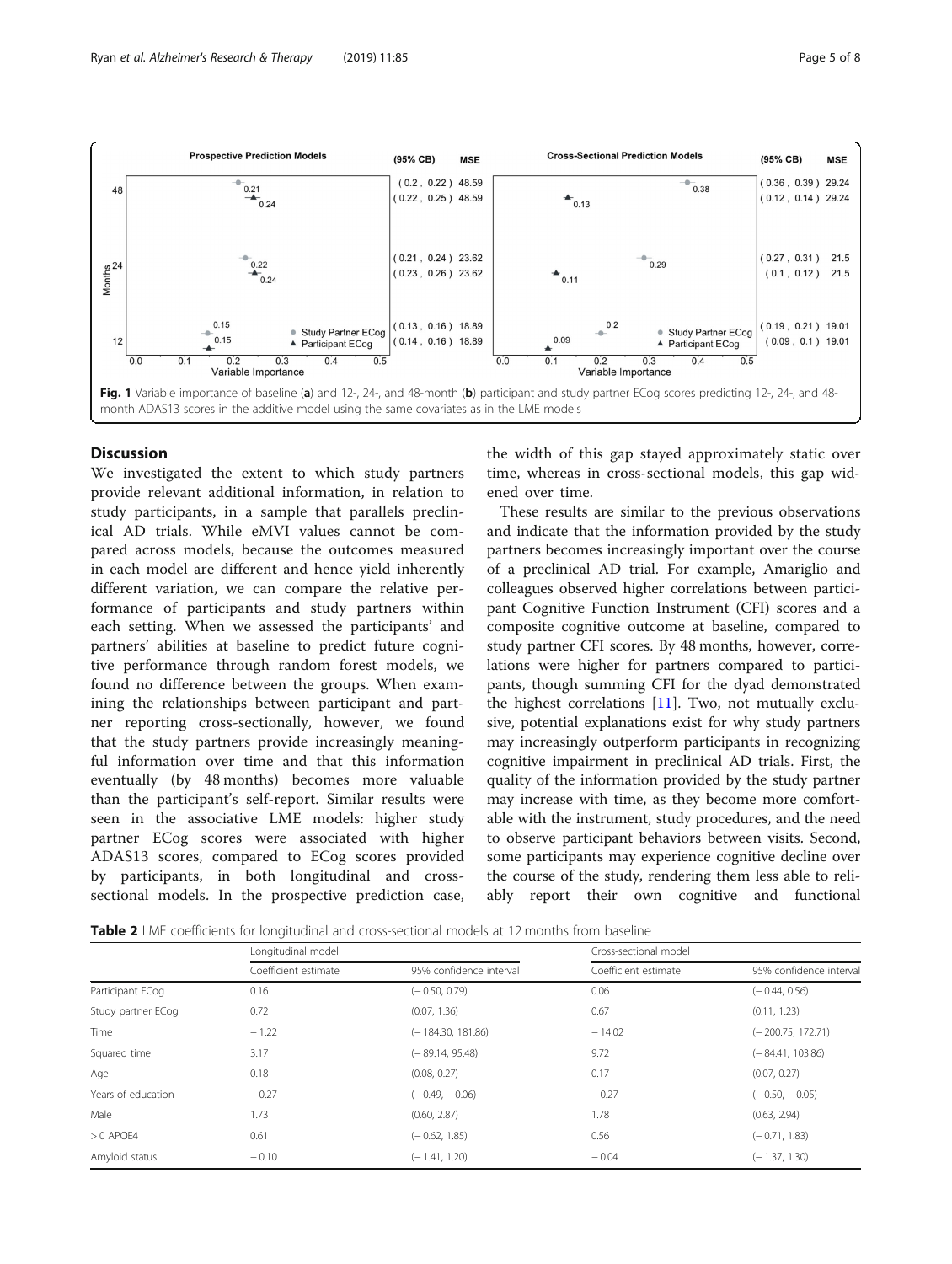|                    | Longitudinal model   |                         |                      |                         |
|--------------------|----------------------|-------------------------|----------------------|-------------------------|
|                    | Coefficient estimate | 95% confidence interval | Coefficient estimate | 95% confidence interval |
| Participant ECoq   | 0.24                 | $(-1.06, 1.54)$         | 0.66                 | $(-0.17, 1.48)$         |
| Study partner ECog | 1.18                 | $(-0.39, 2.75)$         | 1.37                 | (0.78, 1.96)            |
| Time               | $-546.09$            | $(-1469.04, 376.87)$    | $-526.34$            | $(-1397.70, 345.01)$    |
| Squared time       | 70.25                | $(-45.59, 186.1)$       | 68.18                | $(-41.18, 177.53)$      |
| Age                | 0.25                 | (0.05, 0.45)            | 0.21                 | (0.02, 0.40)            |
| Years of education | $-0.36$              | $(-0.80, 0.08)$         | $-0.38$              | $(-0.80, 0.03)$         |
| Male               | 1.10                 | $(-1.12, 3.31)$         | 1.01                 | $(-1.10, 3.11)$         |
| $> 0$ APOE4        | 1.65                 | $(-0.63, 3.94)$         | 1.29                 | $(-0.86, 3.43)$         |
| Amyloid status     | 1.58                 | $(-0.76, 3.91)$         | 0.83                 | $(-1.43, 3.08)$         |

<span id="page-5-0"></span>Table 3 LME coefficients for longitudinal and cross-sectional models at 48 months from baseline

performance. For example, a portion of MCI participants may demonstrate anosognosia, and these individuals may be at the highest risk for AD and progression to dementia [[22,](#page-7-0) [23\]](#page-7-0).

Notably, a minority  $(N = 47)$  of the participants in this study progressed to a clinical diagnosis of MCI. When removing those who converted to MCI at the 48-month time point, the observed cross-sectional effect disappeared. Partners' eMVI were no different from participants'. Thus, conversion to MCI is largely driving the observed overall effects at 48 months. Though this is important, it does not change the overall interpretation of our results. Indeed, preclinical AD trials aim to enrich for participants most likely to demonstrate cognitive decline during the course of study, ultimately including the onset of MCI or dementia in some participants. This is very much in line with the primary aim of these studies: to enable the efficient assessment of whether an intervention can delay or prevent the onset of cognitive impairment.

In contrast to our hypothesis, we did not observe differences in the associations between subjective reports and objective performance based on amyloid status. The length of the asymptomatic period of AD has been estimated to be as long as 15 years [[24\]](#page-7-0). Recent demonstrations of the differences in cognitive performance between those with elevated and not elevated brain amyloid were most striking more than 48 months after baseline, beyond the length of longitudinal data used in the current study [[25](#page-7-0)]. We chose this length of longitudinal assessment to recapitulate the lengths of preclinical AD trials, and also because of the limited data available based on our study design (i.e., the use of the ECog as a subjective assessment of participant cognitive performance). The risk for cognitive decline may also be highest in individuals who not only demonstrate elevated amyloid, but who are also carriers for the ε4 allele of the APOE gene, and we lacked sufficient sample size to permit such further stratification in our analyses [\[26\]](#page-7-0).

Amyloid status was positively associated with ADAS13 48 months from baseline but was not statistically

significant due to high variation in the observed estimate. Predictors of ADAS13 scores (cross-sectionally and longitudinally) included age (positive association), education (negative association), and male sex (positive association). The effects of age and education are not surprising. The effect of sex, however, was unexpected, given that women are at increased risk for AD [[27](#page-7-0)]. Men are, however, at increased risk for MCI and sex effects may yield differences not only in temporal progression of disease, but also specific cognitive domains that are affected early vs. late in disease [\[28,](#page-7-0) [29\]](#page-7-0).

## Limitations

As is the case with any observational study, there is a possibility that the relative informative ability of the study partners is affected by factors that were not observed. We attempted to mitigate this to the best of our ability by controlling for known confounding factors but were limited to the data related to the participants themselves. No data were available for the study partners. Characteristics such as whether the study partner lives with the participant or the number of hours spent per week in contact with the participant may affect the quality of data they provide [[30](#page-7-0)], and an accompanying paper by our group examines this concept in preclinical AD trials [\[31\]](#page-7-0). In addition, due to protocol amendments in ADNI2, reliable data were not available at 36 months. We have no reason to suspect, however, that estimates would stray from the observed trajectories created by the 12-, 24-, and 48-month models. Moreover, there were few viable dyads remaining for 48-month analyses, limiting the estimate precision at this time point. More information at these time points may be necessary to credibly confirm the inferences made in this study.

## Conclusions

While cognitively normal participants may be capable of providing consent and accurately informing on their own cognitive abilities at study start, study partner information is likely to become increasingly important over the course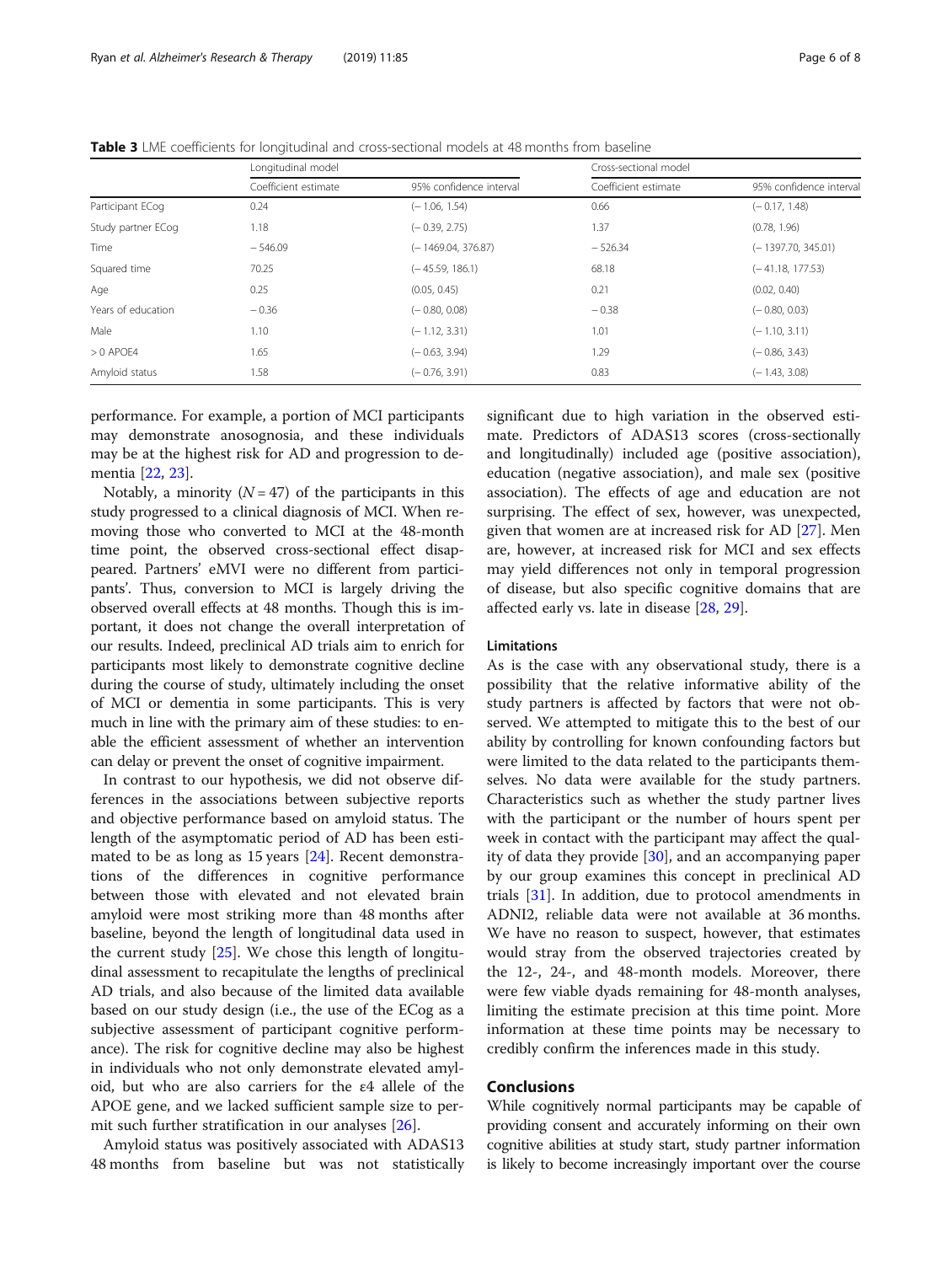<span id="page-6-0"></span>of a preclinical AD trial. Given that clinical trials tend to focus on current participant cognitive status measured prospectively in time, the finding that study partners provide increasingly more predictive data for assessing participant cognition as time moves on has potentially far-reaching implications in the setting of controlled intervention trials. Specifically, this finding suggests that the study partner role may be essential to minimizing bias, increasing precision in endpoint assessment, and ultimately ensuring trial data integrity. Thus, these results endorse the continued requirement of study partners in preclinical AD trials.

#### Abbreviations

Aβ42: amyloid beta; AD: Alzheimer's disease; ADAS13: Alzheimer Disease Assessment Scale 13-item cognitive subscale; ADNI: Alzheimer's Disease Neuroimaging Initiative; ADNI2: Second phase of ADNI; CB: Confidence bound; CI: Confidence interval; CSF: Cerebrospinal fluid; ECog: Everyday Cognition; eMVI: Estimated mean variable importance; FDA: Federal Drug Administration; LME: Linear mixed effects; MCI: Mild cognitive impairment; MRI: Magnetic resonance imaging; PET: Positron emission tomography; PiB: Pittsburgh compound B; SUVR: Standard uptake value ratio

#### Acknowledgements

Data used in the preparation of this paper were obtained from the Alzheimer's Disease Neuroimaging Initiative (ADNI) database ([\[30](#page-7-0)]). As such, the investigators within the ADNI contributed to the design and implementation of ADNI and/or provided data but did not participate in the analysis or in the writing of this paper. A complete listing of ADNI investigators can be found at [http://adni.loni.usc.edu/wp-content/uploads/](http://adni.loni.usc.edu/wp-content/uploads/how_to_apply/%20ADNI_Acknowledgement_List.pdf) how to apply/ ADNI Acknowledgement List.pdf.

#### Authors' contributions

All authors participated in the conception, design, and analysis of the study. All authors also participated in the writing and editing of the manuscript, and all have read and approved the final manuscript.

#### Funding

This work was funded by NIA 1R21AG056931, AG016573, and AG059407. JDG is currently supported by UL1 TR000153. MMR is supported by NIA AG000096. Data collection and sharing for the Alzheimer's Disease Neuroimaging Initiative (ADNI) (National Institutes of Health Grant U01 AG024904) and DOD ADNI (Department of Defense award number W81XWH-12-2-0012). ADNI is funded by the National Institute on Aging, the National Institute of Biomedical Imaging and Bioengineering, and through generous contributions from the following: AbbVie, Alzheimer's Association; Alzheimer's Drug Discovery Foundation; Araclon Biotech; BioClinica, Inc.; Biogen; Bristol-Myers Squibb Company; CereSpir, Inc.; Cogstate; Eisai Inc.; Elan Pharmaceuticals, Inc.; Eli Lilly and Company; EuroImmun; F. Hoffmann-La Roche Ltd. and its affiliated company Genentech, Inc.; Fujirebio; GE Healthcare; IXICO Ltd.; Janssen Alzheimer Immunotherapy Research & Development, LLC.; Johnson & Johnson Pharmaceutical Research & Development LLC.; Lumosity; Lundbeck; Merck & Co., Inc.; Meso Scale Diagnostics, LLC.; NeuroRx Research; Neurotrack Technologies; Novartis Pharmaceuticals Corporation; Pfizer Inc.; Piramal Imaging; Servier; Takeda Pharmaceutical Company; and Transition Therapeutics. The Canadian Institutes of Health Research is providing funds to support ADNI clinical sites in Canada. Private sector contributions are facilitated by the Foundation for the National Institutes of Health [\(www.fnih.org\)](http://www.fnih.org). The grantee organization is the Northern California Institute for Research and Education, and the study is coordinated by the Alzheimer's Therapeutic Research Institute at the University of Southern California. ADNI data are disseminated by the Laboratory for Neuro Imaging at the University of Southern California.

## Availability of data and materials

Not applicable.

#### Ethics approval and consent to participate

The study procedures were approved by the institutional review boards of all participating centers [\(https://adni.loni.usc.edu/wp-content/uploads/how\\_](https://adni.loni.usc.edu/wp-content/uploads/how_to_apply/ADNI_Acknowledgement_List.pdf) [to\\_apply/ADNI\\_Acknowledgement\\_List.pdf](https://adni.loni.usc.edu/wp-content/uploads/how_to_apply/ADNI_Acknowledgement_List.pdf)), and written informed consent was obtained from all participants or their authorized representatives. Ethics approval was obtained from the institutional review boards of each institution involved: Oregon Health and Science University; University of Southern California; University of California—San Diego; University of Michigan; Mayo Clinic, Rochester; Baylor College of Medicine; Columbia University Medical Center; Washington University, St. Louis; University of Alabama at Birmingham; Mount Sinai School of Medicine; Rush University Medical Center; Wien Center; Johns Hopkins University; New York University; Duke University Medical Center; University of Pennsylvania; University of Kentucky; University of Pittsburgh; University of Rochester Medical Center; University of California, Irvine; University of Texas Southwestern Medical School; Emory University; University of Kansas, Medical Center; University of California, Los Angeles; Mayo Clinic, Jacksonville; Indiana University; Yale University School of Medicine; McGill University, Montreal-Jewish General Hospital; Sunnybrook Health Sciences, Ontario; U.B.C. Clinic for AD & Related Disorders; Cognitive Neurology—St. Joseph's, Ontario; Cleveland Clinic Lou Ruvo Center for Brain Health; Northwestern University; Premiere Research Inst (Palm Beach Neurology); Georgetown University Medical Center; Brigham and Women's Hospital; Stanford University; Banner Sun Health Research Institute; Boston University; Howard University; Case Western Reserve University; University of California, Davis—Sacramento; Neurological Care of CNY; Parkwood Hospital; University of Wisconsin; University of California, Irvine—BIC; Banner Alzheimer's Institute; Dent Neurologic Institute; Ohio State University; Albany Medical College; Hartford Hospital, Olin Neuropsychiatry Research Center; Dartmouth-Hitchcock Medical Center; Wake Forest University Health Sciences; Rhode Island Hospital; Butler Hospital; UC San Francisco; Medical University South Carolina; St. Joseph's Health Care Nathan Kline Institute; University of Iowa College of Medicine; and Cornell University and University of South Florida: USF Health Byrd Alzheimer's Institute. The investigators within the ADNI contributed to the design and implementation of the ADNI and/or provided data but did not participate in the analysis or writing of this report. A complete listing of ADNI investigators can be found online ([http://adni.](http://adni.loni.usc.edu/wp-content/uploads/how_to_apply/ADNI_Acknowledgement_List.pdf) [loni.usc.edu/wp-content/uploads/how\\_to\\_apply/ADNI\\_Acknowledgement\\_](http://adni.loni.usc.edu/wp-content/uploads/how_to_apply/ADNI_Acknowledgement_List.pdf) [List.pdf\)](http://adni.loni.usc.edu/wp-content/uploads/how_to_apply/ADNI_Acknowledgement_List.pdf).

## Consent for publication

Not applicable.

#### Competing interests

The authors declare that they have no competing interests.

#### Author details

<sup>1</sup>Department of Statistics, University of California, Irvine, Irvine, CA 92697, USA. <sup>2</sup>Institute for Memory Impairments and Neurological Disorders, University of California, Irvine 92697, CA, USA. <sup>3</sup>Department of Psychiatry and Human Behavior, University of California, Irvine, Irvine, CA 92697, USA. 4 Department of Neurobiology and Behavior, University of California, Irvine, Irvine, CA 92697, USA. <sup>5</sup>Institute for Clinical and Translational Science University of California, Irvine, Irvine, CA 92697, USA.

#### Received: 24 May 2019 Accepted: 21 September 2019 Published online: 18 October 2019

#### References

- 1. U.S. Department of Health and Human Services, Food and Drug Administration, Center for Drug Evaluation and Research (CDER), Center for Biologics Evaluation and Research (CBER). Early Alzheimer's disease: developing drugs for treatment guidance for industry - draft guidance; 2018. p. 10.
- 2. Largent EA, Karlawish J, Grill JD. Study partners: essential collaborators in discovering treatments for Alzheimer's disease. Alzheimers Res Ther. 2018; 10:101. <https://doi.org/10.1186/s13195-018-0425-4> [cited 2018 Oct 24].
- 3. Hardy JA, Higgins GA. Alzheimer's disease: the amyloid cascade hypothesis. Science. 1992;256:184–5 Available from: http://science.sciencemag.org/ content/256/5054/184. [cited 2019 Feb 19].
- 4. Albert MS, DeKosky ST, Dickson D, Dubois B, Feldman HH, Fox NC, et al. The diagnosis of mild cognitive impairment due to Alzheimer's disease: